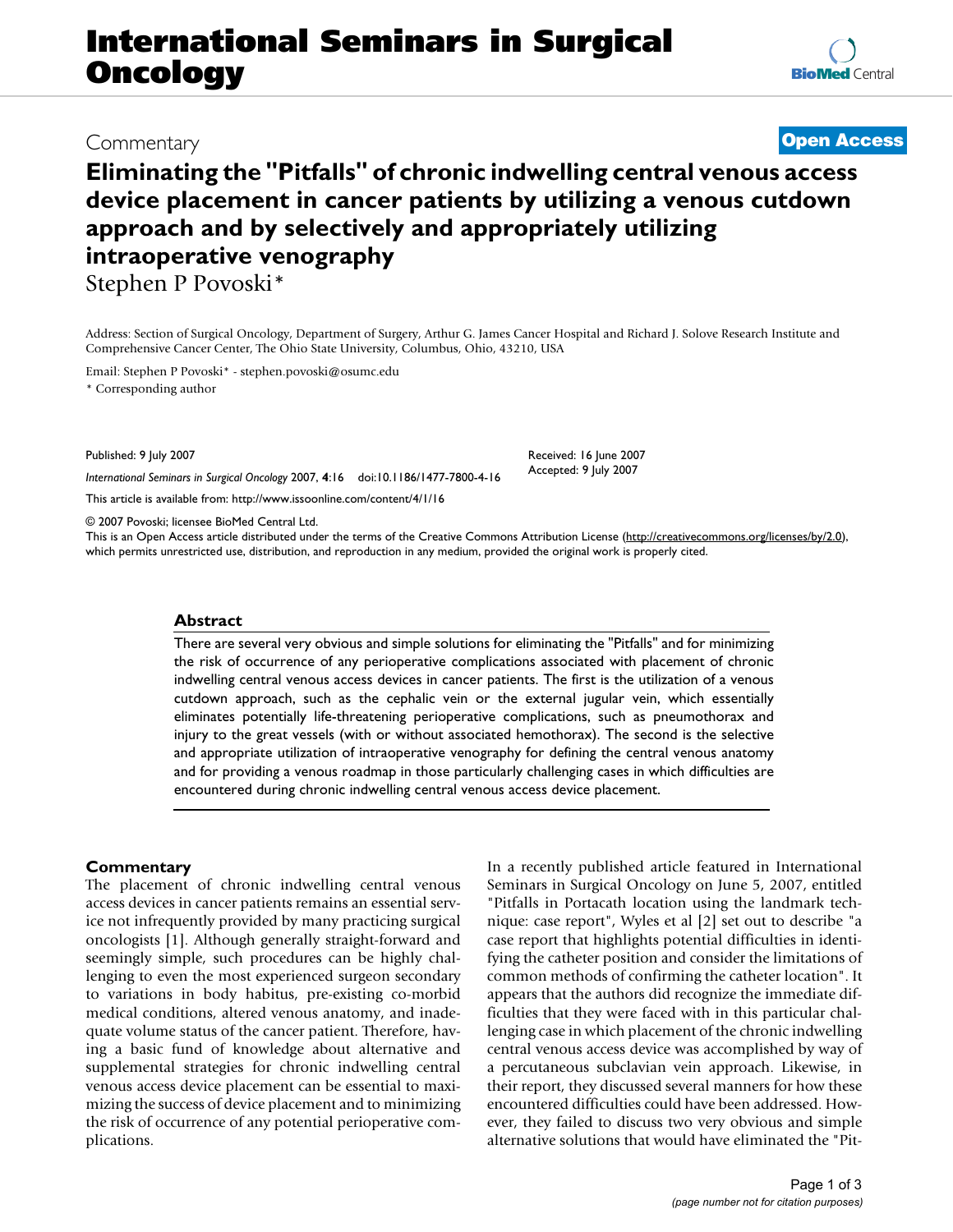falls" and would have minimized the risk of occurrence of any potential perioperative complications. These simple alternative and supplemental solutions are: (1) consideration of a venous cutdown approach and (2) selective and appropriate utilization of intraoperative venography.

Two particularly useful venous cutdown approaches for placement of chronic indwelling central venous access devices in cancer patients are the cephalic vein cutdown approach [3,4] and the external jugular vein cutdown approach [4]. The cephalic vein cutdown approach was first described in 1976 by Heimbach and Ivey [5]. The external jugular vein cutdown approach was first described in 1966 by Rams et al [6]. Both these superficially located veins represent convenient venous conduits that can be easily and safely accessed by way of a superficial venous cutdown approach for providing an easily accessible peripheral point of entry into the central venous system. The combined success of sequentially utilizing the cephalic vein cutdown approach and the external jugular vein cutdown approach in appropriately selected cancer patients has previously been shown to be greater than 99% [4]. The use of these venous cutdown approaches completely eliminates the chance of inadvertent cannulation of the arterial system, as was obviously an ongoing concern expressed by Wyles et al in their recent case report [2]. Likewise, these cutdown approaches essentially eliminate the risk of potentially life-threatening perioperative complications, such as pneumothorax and injury to the great vessels (with or without associated hemothorax) [3,4]. Such potentially life-threatening perioperative complications are well-known to be associated with the percutaneous venipuncture approach to the subclavian vein or internal jugular vein using the modified Seldinger technique [1]. Whereas, long-term complications, such as catheter-related bacteremia, device site infections, and deep venous thrombosis, appear to be identical for both the venous cutdown approach and the percutaneous venipuncture approach [1,3,4].

The venous cutdown approach represents an easy, safe, and highly useful avenue for selectively and appropriately performing intraoperative venography during challenging central venous access cases [7]. Such a venous cutdown approach allows for performing intraoperative venography with the injection of contrast at the point of entry into the most peripheral venous conduit (i.e., cephalic vein or external jugular vein). Whereas, the percutaneous venipuncture approach allows for the injection of contrast at the point of entry into the most peripheral venous conduit (i.e., subclavian vein or internal jugular vein) only at an early phase in the modified Seldinger technique when the venopunture needle is still in place or even as far into the procedure as when the dilator and peel-away sheath apparatus are still in place (with or without the catheter in

place). However, once the catheter has been passed through the peel-away sheath and advanced to its anticipated central venous location at the junction of the superior vena cava and right atrium, and the peel-away sheath has been subsequently peeled back off from the catheter, then intraoperative venography, in a practical sense, can only be performed through the tip of the already centrally placed catheter. At any time prior to peeling back the peelaway sheath, the catheter can be positioned as peripherally as possible for successful intraoperative venography since such a catheter tip position represent the most peripheral point of entry into the cannulated venous conduit (i.e., subclavian vein or internal jugular vein). While Wyles et al [2] stated that they attempted injection of venous contrast "down the catheter" and that it was "unhelpful in distinguishing arterial from venous catheterization" because the "contrast dissipated so rapidly", they simply failed to recognize that their optimal contrast visualization would have been best obtained by the injection of contrast at the most peripheral point of entry into the subclavian vein, rather than through the tip of the catheter once the catheter was positioned in its most central location at the junction of the superior vena cava and right atrium (independent of whether the peel-away sheath was still present or not). Obviously, as a result of the central location of the tip of the catheter, rapid contrast dissipation (i.e., washout) and the inability to obtain a readable intraoperative fluoroscopic image occurred. This would not be unexpected in such a centrally-placed location within the central venous system. The resultant rapid contrast dissipation (i.e., washout) and the inability to obtain a readable intraoperative fluoroscopic image would have occurred with the tip of the catheter in such a central location independent of whether the catheter was truly within the venous system or whether the catheter was inadvertently within the arterial system. Theoretically, only augmentation of the injection volume and injection rate of the contrast by some sort of mechanical power injection device could have aided at that point for distinguishing a central venous location from a central arterial location. Therefore, their utilization of intraoperative venography was terribly flawed and resultantly (but not unexpectedly) inconclusive.

Wyles et al [2] inferred that perioperative venous ultrasound can be a potentially useful adjunct to the percutaneous venipuncture approach. While this fact is absolutely true, it has also been previously shown that up to 50% of cancer patients with venous abnormalities identifiable on intraoperative venography had no recognizable venous abnormalities on perioperative venous ultrasound [7]. This is most simply explained by the fact that many venous abnormalities are located in a more central location within the venous system (i.e., along the medial segment of the subclavian vein, along the innom-